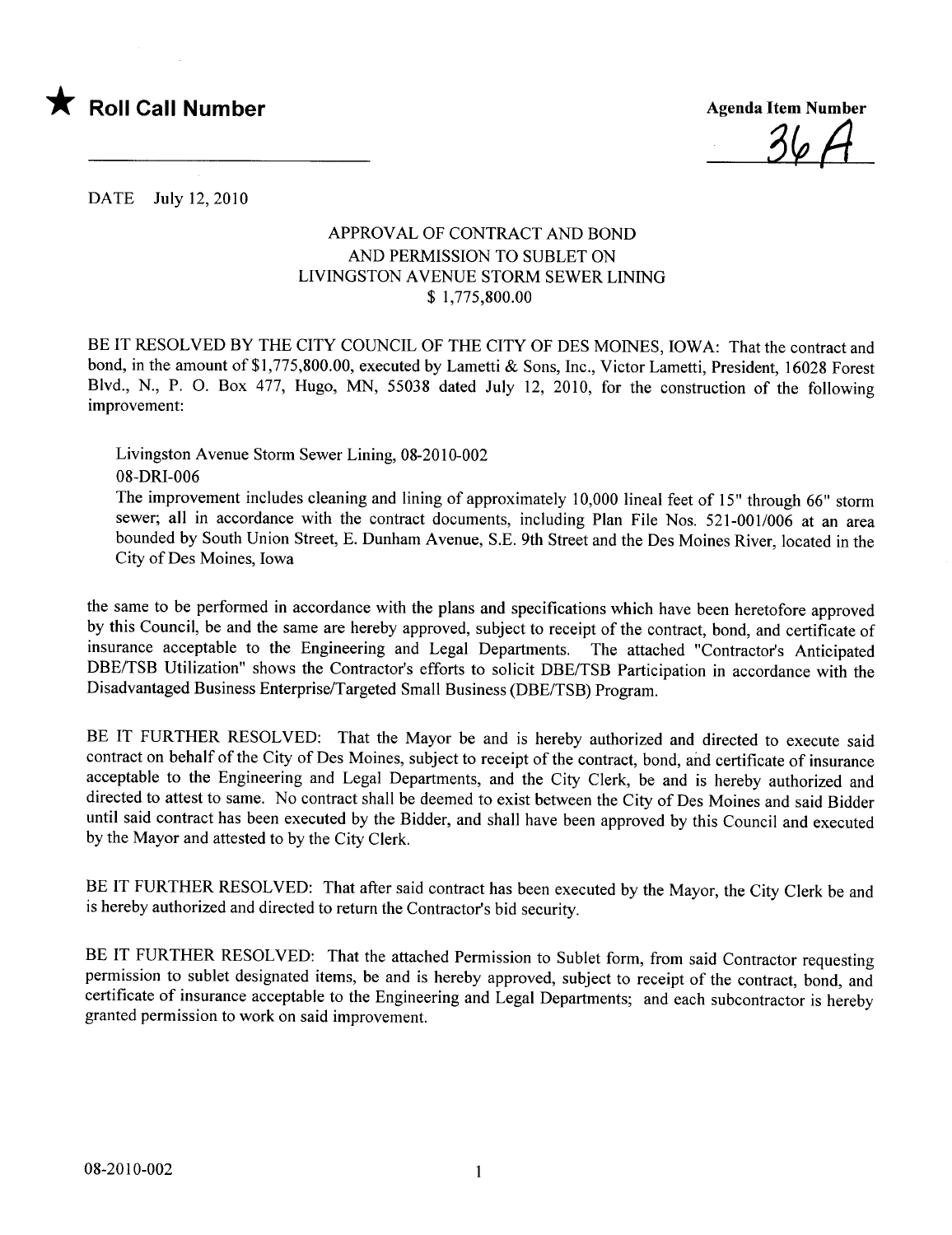

 $36H$ 

DATE July 12,2010

BE IT FURTHER RESOLVED: That the Des Moines Finance Director is hereby authorized to encumber this contract amount against the funds as identified below, and to acquire Builder's Risk Insurance, if appropriate, for the above referenced improvement.

**200** 

Moved by to adopt.

FORM APPROVED

Weeklem Vonderpool Deputy City Attorney

Funding Source: 2010-2011 CIP, Page Storm-13, Livingston Avenue Sewer Lining, STE085, Being: \$1,800,000 in HUD Disaster funds from the Iowa Department of Economic Development for 100% of construction costs associated with the lining of the Livingston Avenue Storm Sewer System with a\$2,000,000 maximum in Federal Jumpstart Infrastructure Assistance funds. (Approximately \$200,000 of IDED funds used for televising under Activity ID  $08-2010-001$ )

| <b>COUNCIL ACTION</b> | <b>YEAS</b> | <b>NAYS</b> | <b>PASS</b> | <b>ABSENT</b>   |
|-----------------------|-------------|-------------|-------------|-----------------|
| <b>COWNIE</b>         |             |             |             |                 |
| <b>COLEMAN</b>        |             |             |             |                 |
| <b>GRIESS</b>         |             |             |             |                 |
| <b>HENSLEY</b>        |             |             |             |                 |
| <b>MAHAFFEY</b>       |             |             |             |                 |
| <b>MEYER</b>          |             |             |             |                 |
| <b>MOORE</b>          |             |             |             |                 |
| <b>TOTAL</b>          |             |             |             |                 |
| <b>MOTION CARRIED</b> |             |             |             | <b>APPROVED</b> |
|                       |             |             |             |                 |
|                       |             |             |             |                 |
|                       |             |             |             | $\sim$          |

I, Diane Rauh, City Clerk of said City Council, hereby certify that at a meeting of the City Council, held on the above date, among other proceedings the above was adopted.

IN WITNESS WHEREOF, I have hereunto set my hand and affixed my seal the day and year first above written.

Mayor